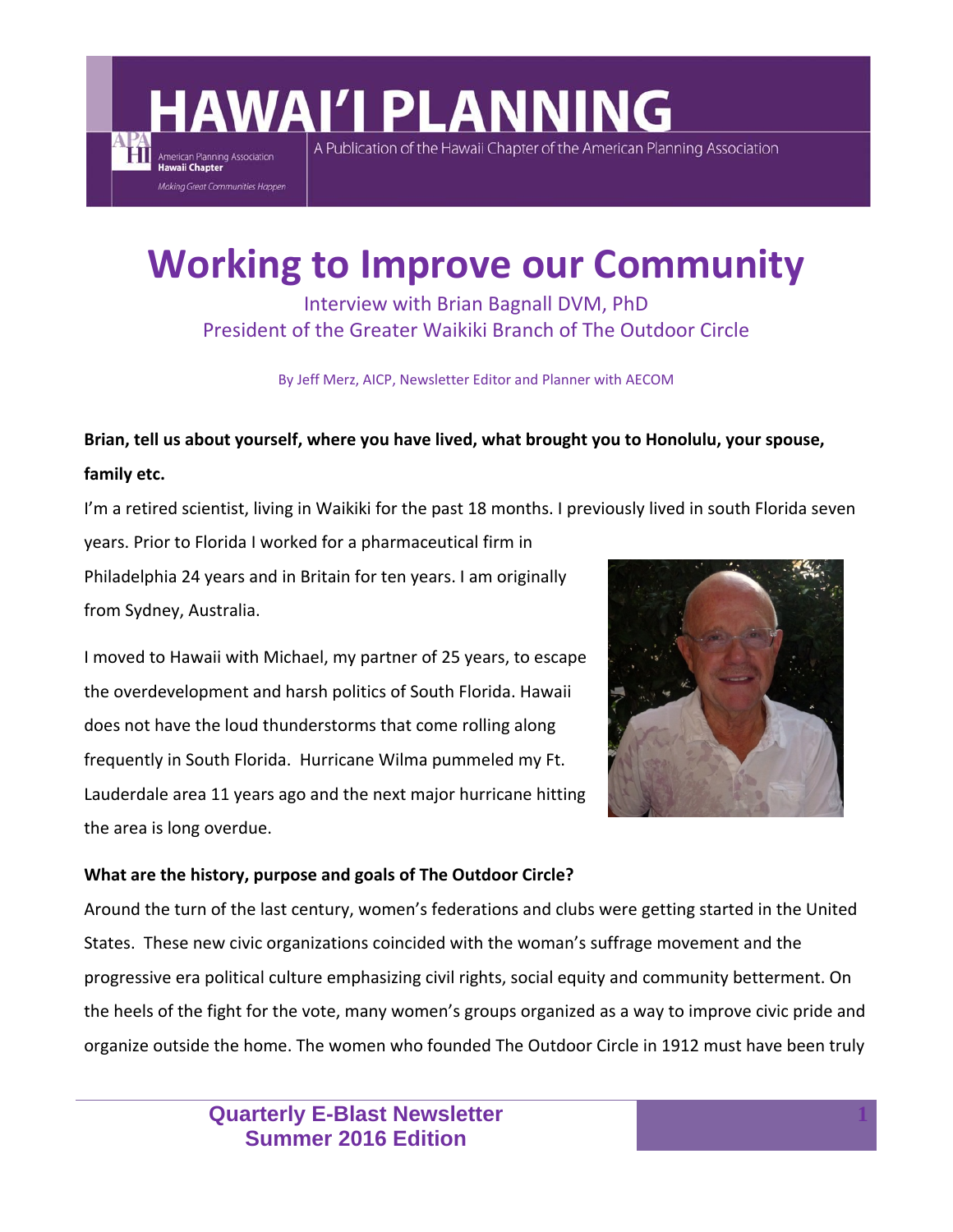A Publication of the Hawaii Chapter of the American Planning Association

amazing pioneers for their time. The Outdoor Circle is the oldest environmental preservation organization in Hawaii, established in 1912. It has seven active branches and only operates in the state of Hawaii. Its Mission is: "To keep Hawaii clean, green and beautiful for future generations by preserving, protecting, and enhancing our environment." It is a greatly respected local organization.

### **Tell us some of the successes (and failures) of Outdoor Circle projects in Hawaii.**

American Planning Association **Hawaii Chapter** 

Makina Great Communities Happen

After many years of gutsy consumer actions and boycotts, The Outdoor Circle in 1926 persuaded the Territorial Legislature to pass Hawaii's law banning billboards throughout the territory. In



fact they purchased the last billboard company in the state and then promptly shut it down. Today, Hawaii is one of only four states that prohibit billboards. The others are Vermont, Maine and Alaska. It also has a long history of promoting tree planting and preservation. Many of Honolulu's most beautiful trees were planted by The Outdoor Circle, well over 100,000 in total in Hawaii. The organization played a major role in the development of Ala Moana Park and Thomas Square too. In 1975, the Hawai`i Legislature passed the Exceptional Tree Act (Act 105) to protect designated trees -‐ both public and private ‐‐ from improper trimming and unnecessary removal. For example, all the famous "tunnels of trees" along Ala Wai Promenade and Paki Avenue are protected Exceptional Trees. The Outdoor Circle tenaciously fought recently against advertising on city buses ("billboards on wheels"). As to failed efforts, we lost the battle to stop the rail project which the Outdoor Circle warned would be a "giant scar across our beautiful island."

#### **What got you interested in The Outdoor Circle Waikiki?**

When I moved to Hawaii, I kept asking people "why is it so beautiful and with no ugly billboards and other outdoor advertising?" It took three months before somebody told me about The Outdoor Circle. With such hectic visitor activity it's no surprise that so few people in Waikiki know about us. I became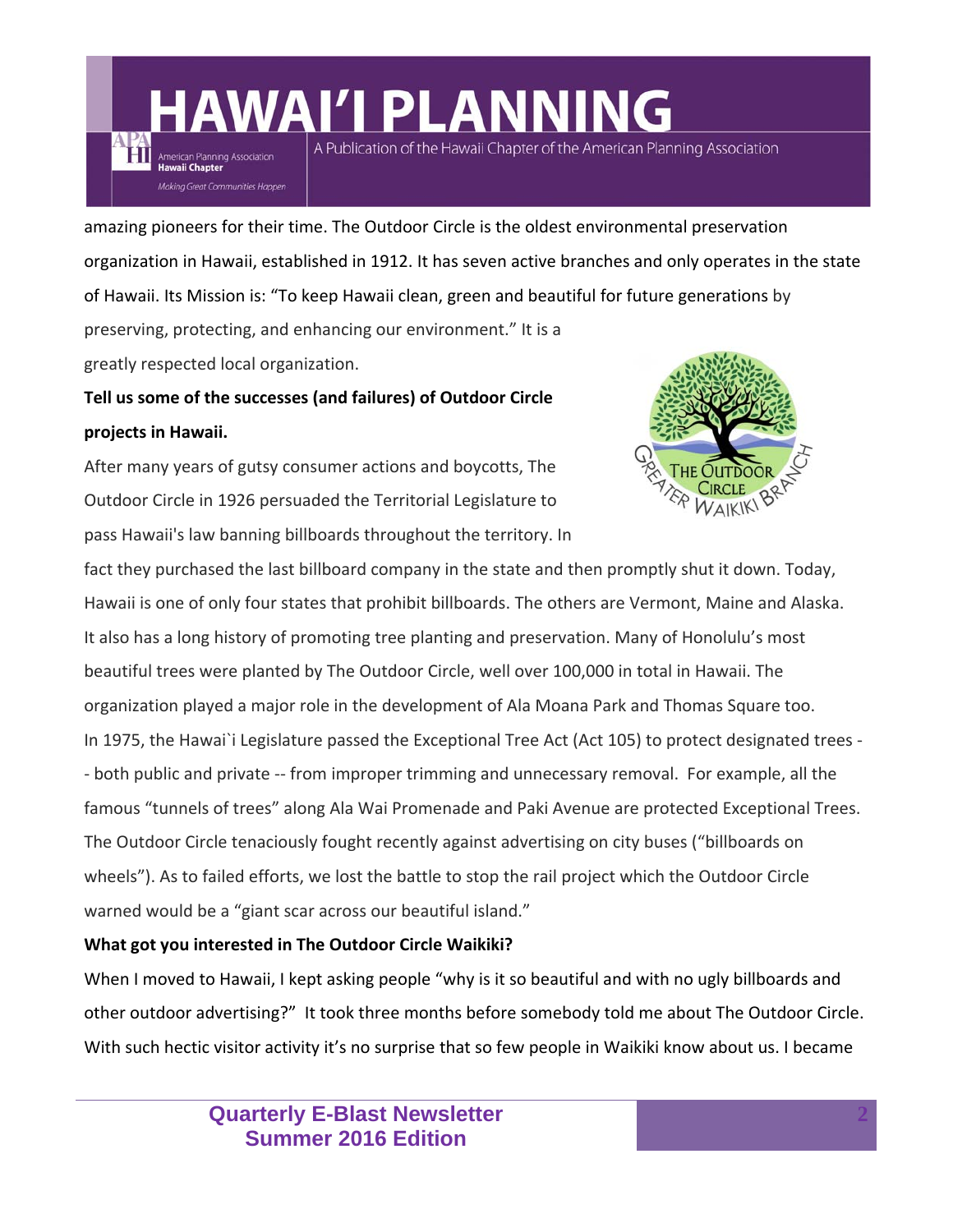American Planning Association Makina Great Communities Happen A Publication of the Hawaii Chapter of the American Planning Association

interested when it was suggested that I help launch the first urban branch of The Outdoor Circle off the ground. I worked in a huge international corporation for 28 years and I guess I thrive on challenges. I like meeting interesting people too, especially town planners!

### **Way to butter up to our planner readership, Brian. Anyway, how did this arm of the Outdoor Circle get started and how long has it been around?**

We call it the Greater Waikiki Branch to include Waikiki and the two big parks (Ala Moana and Kapiolani) as book ends on each side of Waikiki. We began in January 2016 and have just launched our own comprehensive website. Check it out here: http://www.waikikioutdoorcircle.org/. In a few months we hope to hold regular public meetings with invited speakers and more regular programs.



Iconic Banyan Tree near the Honolulu Zoo http://www.waikikioutdoorcircle.org

#### What is the mission of the Waikiki group and how does it differ from the other six branches?

Some of the other branches are very active in promoting green spaces, trees and signage laws. There is a small state office here in Honolulu with just three staff to manage the finances, membership, legislation, etc. As the first and only urban branch of The Outdoor Circle, we in the Greater Waikiki branch face a lot of unique issues such as promoting "livability," infusing nature and green space into a dense, high‐rise environment and offering urban dwellers "tree‐lovers walking tours," etc. We love our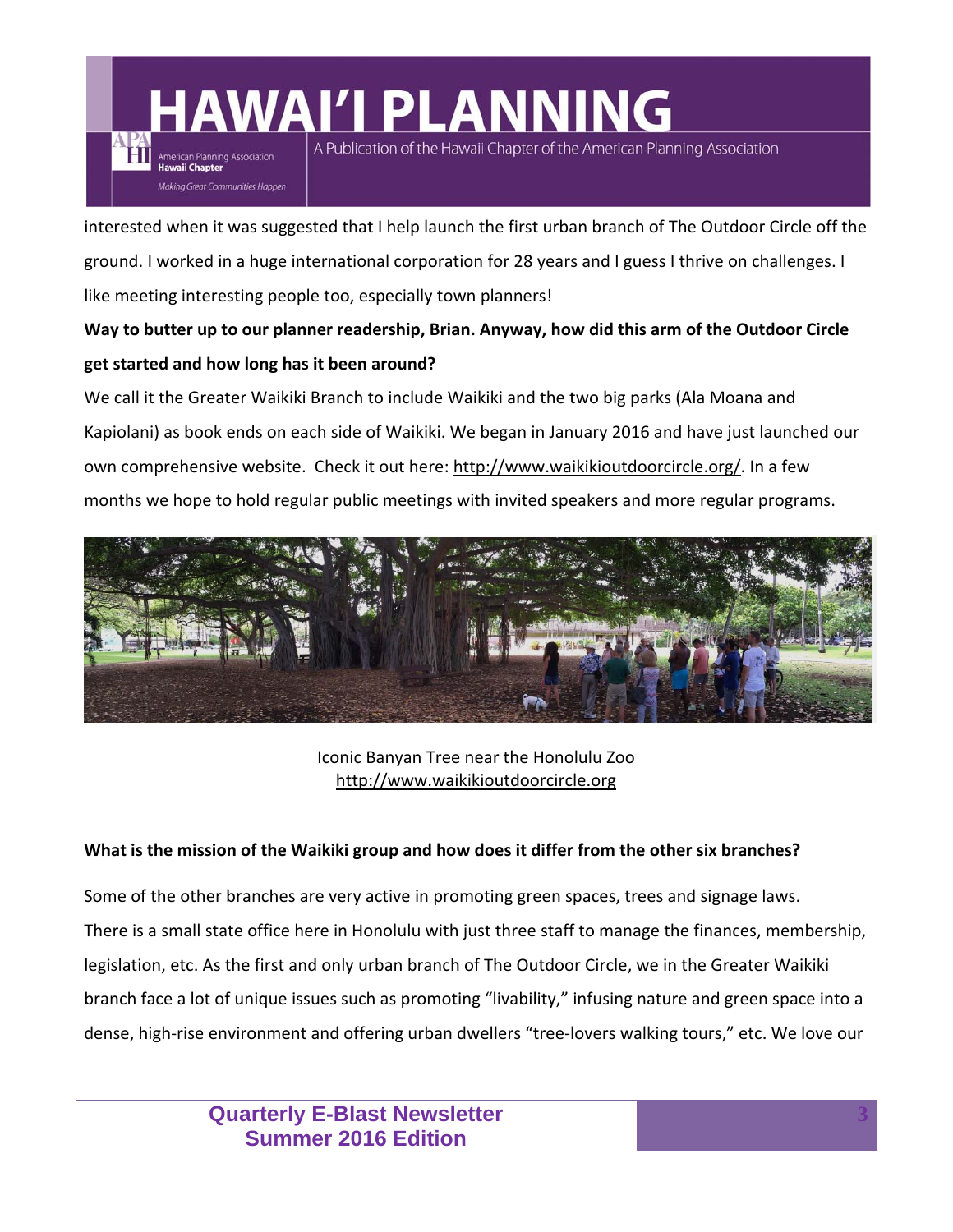American Planning Association Makina Great Communities Happen A Publication of the Hawaii Chapter of the American Planning Association

neighborhood of Waikiki and want to be known as a group that celebrates all the good things we have here. But of course we need to be vigilant that the long‐established signage laws are not abused and that more trees will be protected and planted. It's a very unique place in the world with a balance of major hotels and businesses makai of Kuhio Avenue and yet still has a large and peaceful residential zone on the mauka side. Let's hope it stays that way despite all the massive hotel and condo towers that are going up everywhere. It's not enough for developers to put terraces and trees high up on top of their garages for the exclusive use and enjoyment of those who live there. We want to see more publicly‐accessible greenery/open space at the street level for everyone to enjoy.

#### **Tell us about some recent and future activities associated with the Waikiki Outdoor Circle.**

We recently partnered with Better Block Hawaii to promote and complete our first annual Jane's Walk – honoring the legendary neighborhood advocate, Jane Jacobs. About 30 people joined us in a 90 minute walk through Kapiolani Park to see the many gorgeous trees and historic sites there. We have designed a walk through Fort DeRussy Armed Forces Reserve and are now working on a special trees and avenues walk through Ala Moana Park and nearby scenic spots. We have barely started to seek supporting members and have not yet opened a bank account so we have a lot to do!

In view of The Outdoor Circle's long history of fighting "visual blight" we have become interested in the very new problem of "light pollution" in Waikiki. You'd be shocked at how many hotels and condominium buildings of all sizes are ablaze each night with unshielded ultra-bright LED lights that are now ruining our essential "dark‐sky nights" and making our residential streets resemble prison yards. The new draft Design Guidelines for the Waikiki Special District will address this issue for the first time in new construction but the main problem is existing buildings. What's needed is a coalition of experts and interested parties to join together and come up with solutions, such as light fixture shielding, that might be quite simple.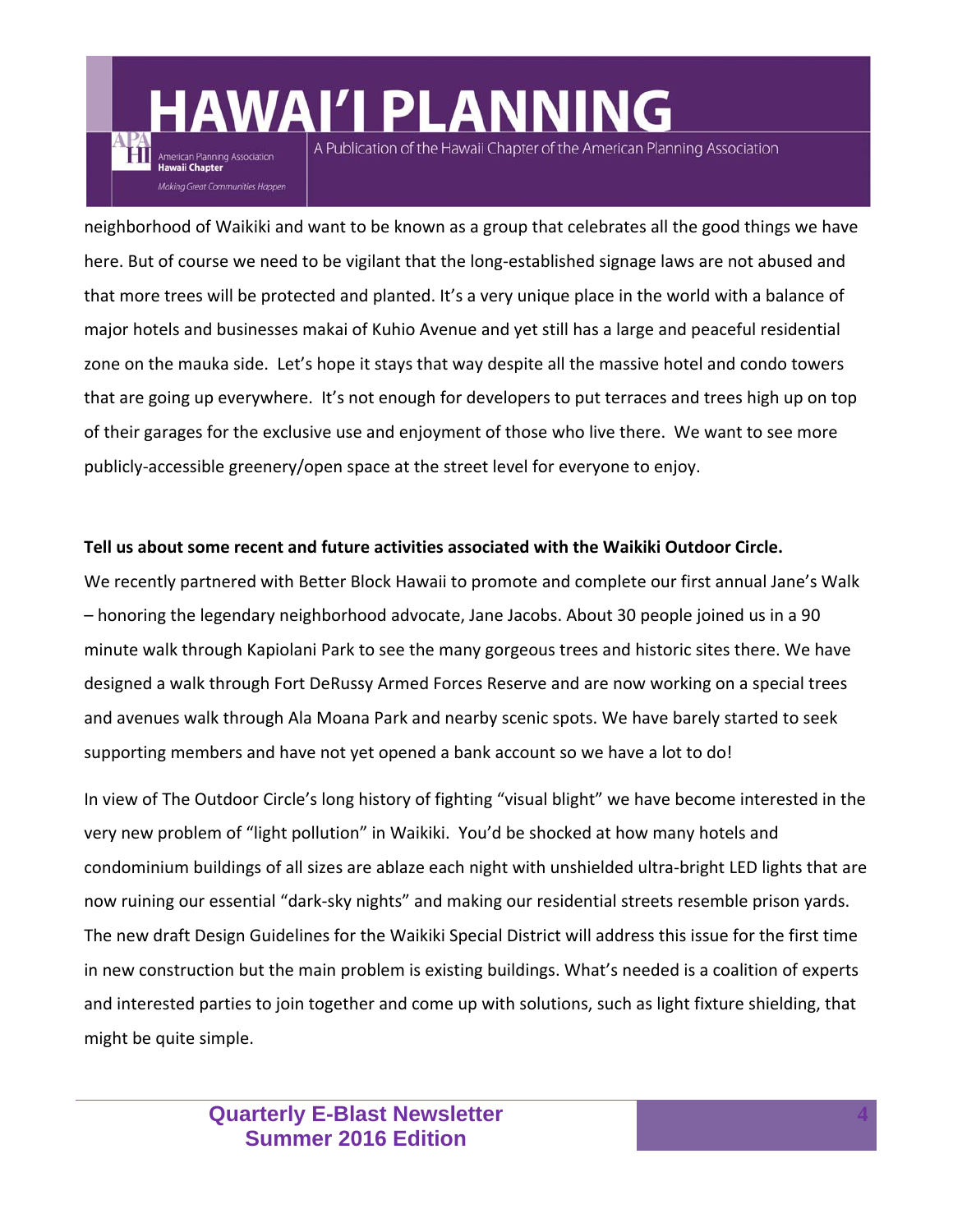A Publication of the Hawaii Chapter of the American Planning Association

Another issue that is being discussed among some in the community (controversial as it may be) is the suggestion to restructure the Honolulu Zoo and transform it into a beautiful tree-filled bird sanctuary, thus saving the huge costs and pollution associated with large animal exhibits that nowadays some consider unsustainable and possibly unethical.

#### **Tell us more about the website about and tell us about some of its features?**

American Planning Association **Hawaii Chapter** 

Makina Great Communities Happen

We just launched it. It is designed by our talented young colleagues. We are lucky to have a new generation of people getting involved in our work so it isn't really your mother's Outdoor Circle any more. It's very easy to navigate, user friendly and has lots of original content on signage, trees, walks, history and a newsmagazine we call the "Waikiki Whisperer." It's meant to be fun and interesting. Please encourage everyone to view and feel free to feedback and comments to help make it more relevant.

### **As a "malihini" resident, what are some of your impressions about land use (including landscaping and greening of the urban core) that you have of Hawaii in general and Waikiki in particular.**

The hilly geography of Oahu is so stunning for newcomers to see that I often overlook what is just in front of me. The most impressive thing to me is all the giant monkeypod, banyan, mahogany, ironwood and palm trees that take your breath away. Combined with blue ocean all around us there is nowhere else in the world like Honolulu and Waikiki. That being said, many dated condominium towers from the 1970's and 80's are rather ugly, in need of repair and upkeep, and challenge our oft‐vaunted *Hawaiian Sense of Place*. Much of the new tower construction is impressive with serious efforts to provide street level greenery and the surprising ease to walk between open lobbies of hotels and shops and nearby public streets, all consistent with polices outlined in the Waikiki Special District design guidelines. The residential areas of Waikiki need some more renewal efforts and street noise is becoming a major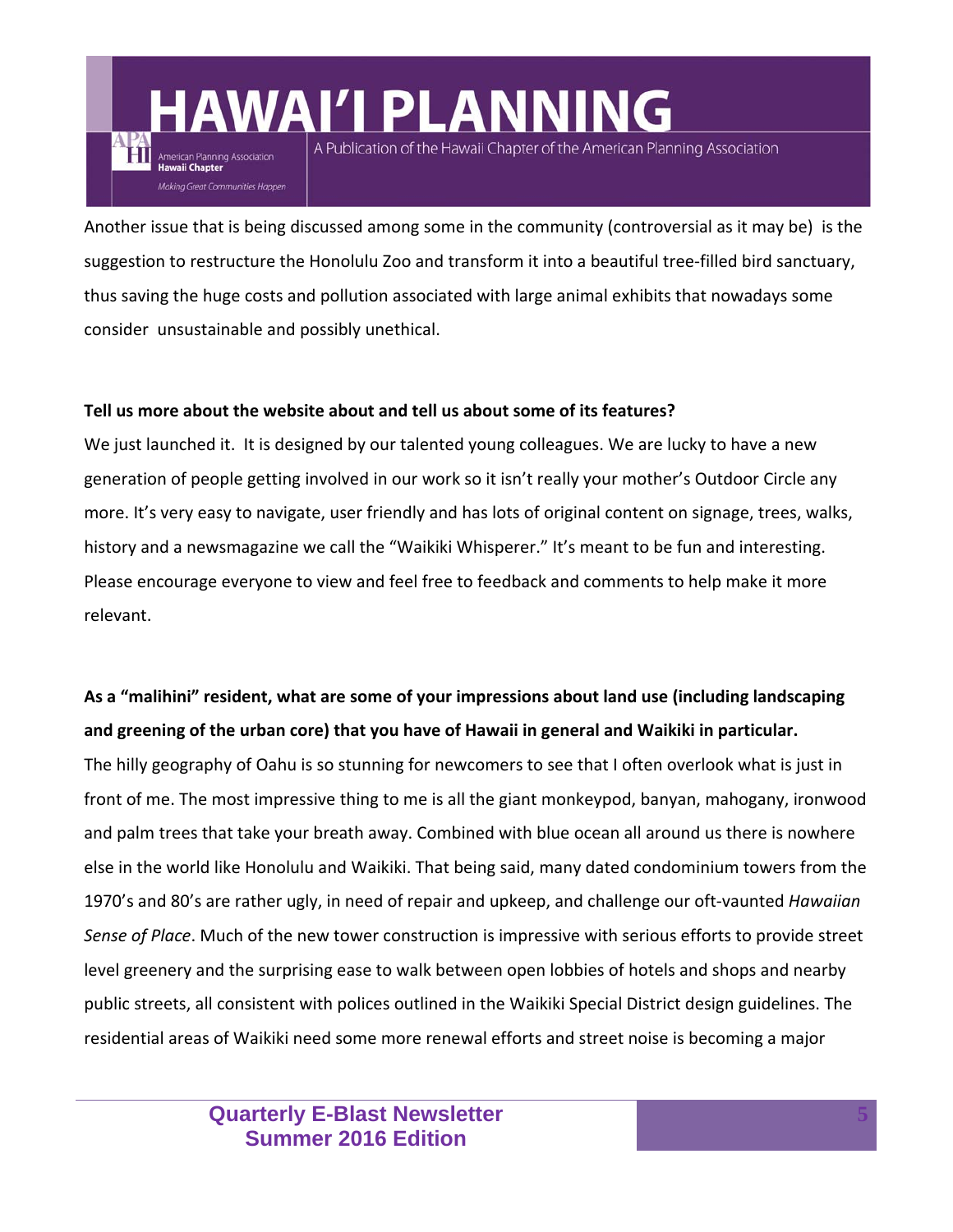ĦП

American Planning Association Making Great Communities Happen A Publication of the Hawaii Chapter of the American Planning Association

issue. I live at the Hobron Lane end of Waikiki that has been transformed into a peaceful tree‐lined mixed‐income community with a real village atmosphere, pocket parks and quiet side streets, despite being opposite the giant Hilton complex and other big hotels.



Paki Avenue – Tunnel of Monkeypod Trees http://www.waikikioutdoorcircle.org/trees.html

How can we prevent Waikiki from becoming totally overloaded with through traffic? Singapore, another beautiful tropical "city in a park," has implemented traffic limitations via electronic toll-zones. I wonder if we will need to try that in Waikiki and Honolulu? Among the most serious issue we face,